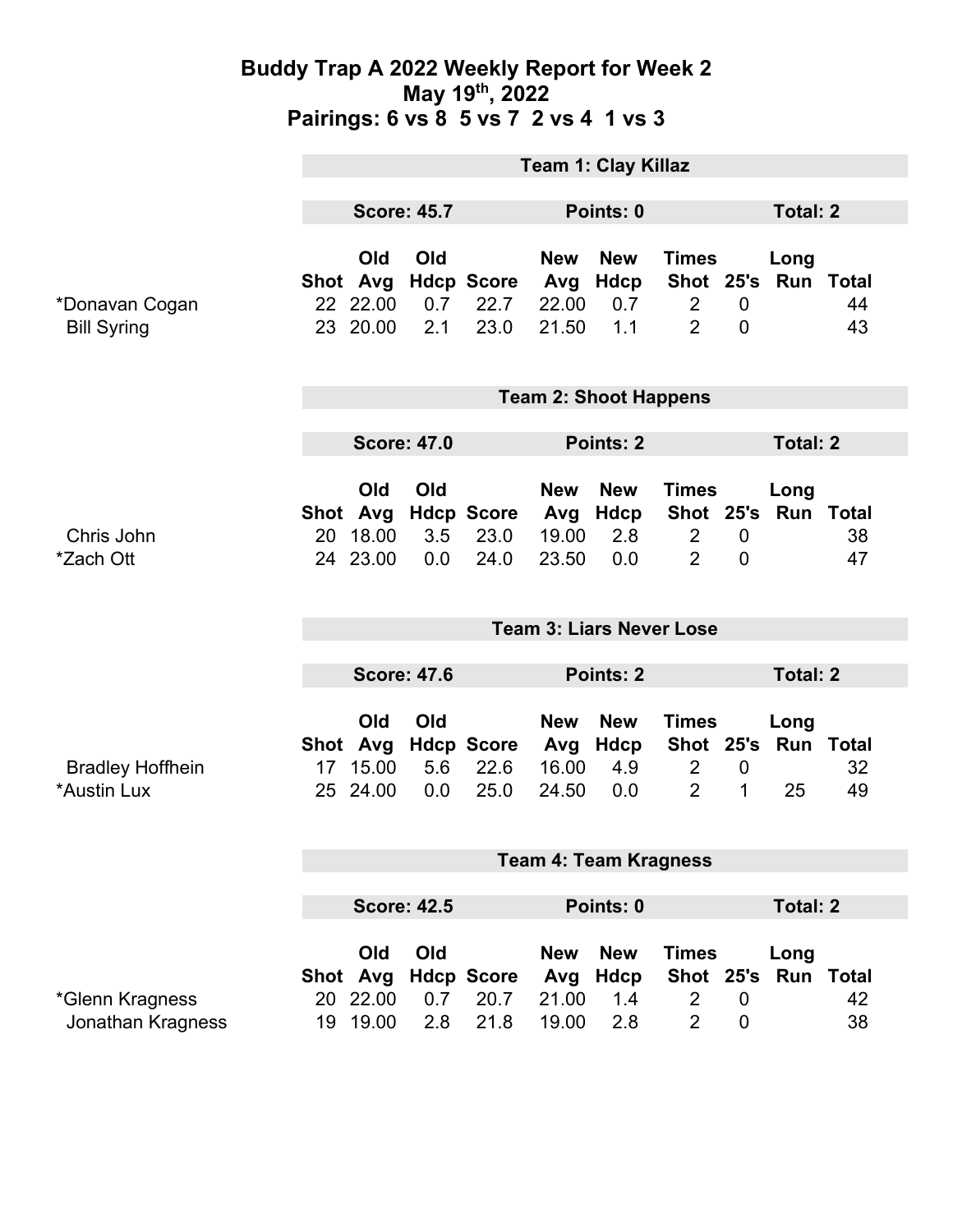### **Buddy Trap A 2022 Weekly Report for Week 2 May 19th, 2022 Pairings: 6 vs 8 5 vs 7 2 vs 4 1 vs 3**

|                                              | <b>Team 5: Sherfwoof LLC</b> |                                         |                   |                                   |                                     |                                      |                                                               |                            |                                |                |  |
|----------------------------------------------|------------------------------|-----------------------------------------|-------------------|-----------------------------------|-------------------------------------|--------------------------------------|---------------------------------------------------------------|----------------------------|--------------------------------|----------------|--|
|                                              | <b>Score: 43.0</b>           |                                         |                   |                                   | Points: 0                           |                                      |                                                               |                            | Total: 1                       |                |  |
| *Brandon Peterson<br><b>Natalie Peterson</b> | 20<br>19                     | Old<br>Shot Avg<br>23.00<br>17.00       | Old<br>0.0<br>4.2 | <b>Hdcp Score</b><br>20.0<br>23.0 | <b>New</b><br>Avg<br>21.50<br>18.00 | <b>New</b><br>Hdcp<br>1.1<br>3.5     | <b>Times</b><br>$\overline{2}$<br>$\overline{2}$              | $\mathbf 0$<br>$\mathbf 0$ | Long<br>Shot 25's Run Total    | 43<br>36       |  |
|                                              | Team 6: Hidin from Biden     |                                         |                   |                                   |                                     |                                      |                                                               |                            |                                |                |  |
|                                              | <b>Score: 46.0</b>           |                                         |                   |                                   | Points: 2                           |                                      |                                                               |                            | Total: 3                       |                |  |
| Armando Lorenzi<br>*Dominic Lorenzi          |                              | Old<br>Shot Avg<br>22 15.00<br>23 25.00 | Old<br>5.6<br>0.0 | <b>Hdcp Score</b><br>23.0<br>23.0 | <b>New</b><br>18.50<br>24.00        | <b>New</b><br>Avg Hdcp<br>3.2<br>0.0 | <b>Times</b><br>Shot 25's<br>2<br>2                           | $\boldsymbol{0}$<br>1      | Long<br><b>Run Total</b>       | 37<br>48       |  |
|                                              | <b>Team 7: Double Taps</b>   |                                         |                   |                                   |                                     |                                      |                                                               |                            |                                |                |  |
|                                              | <b>Score: 47.9</b>           |                                         |                   | Points: 2                         |                                     |                                      |                                                               | <b>Total: 4</b>            |                                |                |  |
| Dan Meyer<br>*Justin Mrugala                 | 18                           | Old<br>Shot Avg<br>25 25.00<br>16.00    | Old<br>0.0<br>4.9 | <b>Hdcp Score</b><br>25.0<br>22.9 | <b>New</b><br>Avg<br>25.00<br>17.00 | <b>New</b><br>Hdcp<br>0.0<br>4.2     | <b>Times</b><br>Shot 25's<br>$\overline{2}$<br>$\overline{2}$ | 2<br>$\mathbf 0$           | Long<br><b>Run Total</b><br>50 | 50<br>34       |  |
|                                              | Team 8: League average       |                                         |                   |                                   |                                     |                                      |                                                               |                            |                                |                |  |
|                                              | <b>Score: 45.7</b>           |                                         |                   |                                   | Points: 0                           |                                      |                                                               |                            | <b>Total: 0</b>                |                |  |
|                                              |                              | Old<br>Shot Avg                         | Old               | <b>Hdcp Score</b>                 | <b>New</b><br>Avg                   | <b>New</b><br>Hdcp                   | <b>Times</b><br>0                                             | $\mathbf 0$                | Long<br>Shot 25's Run Total    | $\overline{0}$ |  |
| Super Shooters: Austin Lux                   |                              |                                         | 25                |                                   |                                     |                                      |                                                               |                            |                                |                |  |

Austin Lux 25<br>Dan Meyer 50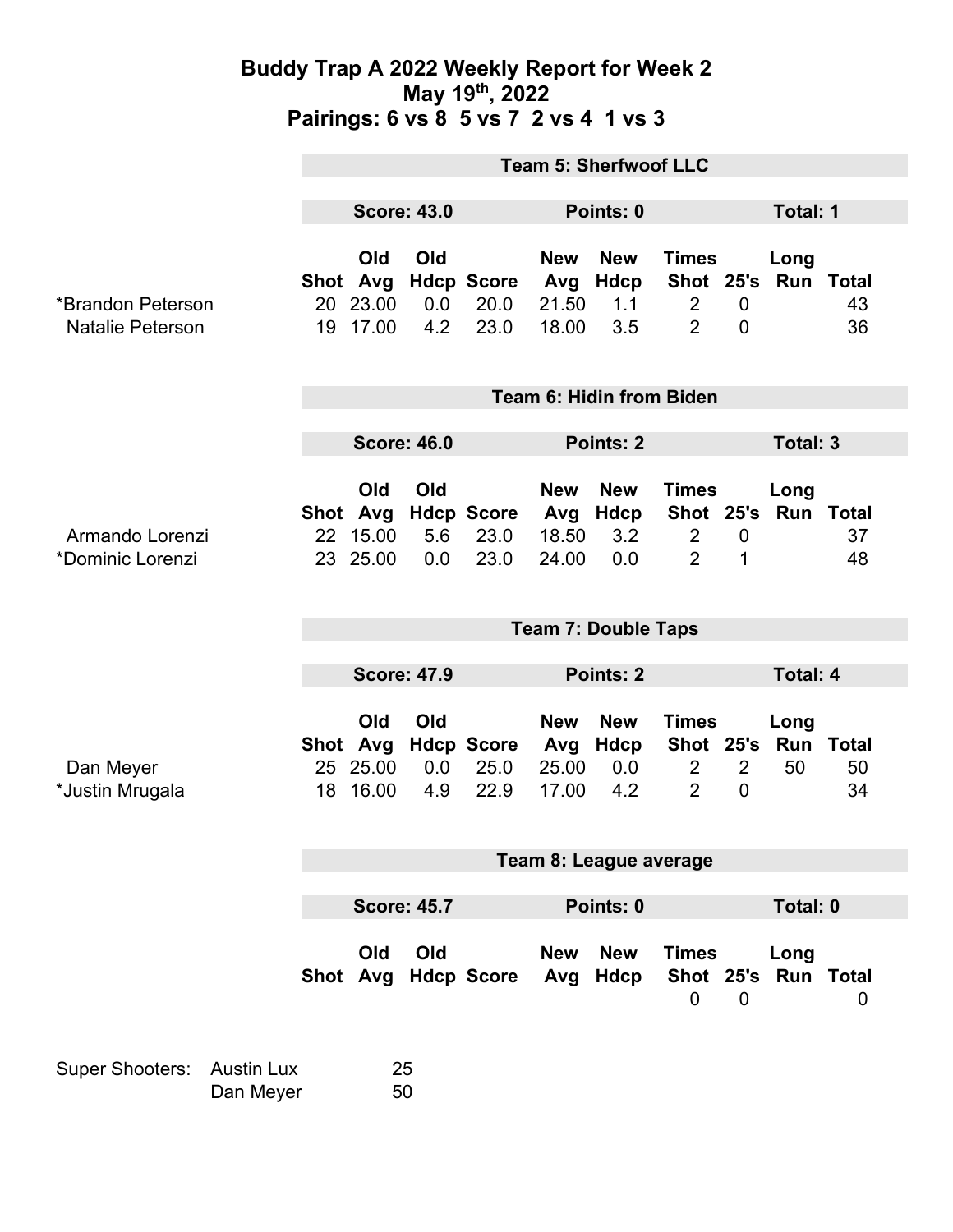### **Buddy Trap A 2022 Weekly Report for Week 2 May 19th, 2022 Pairings: 6 vs 8 5 vs 7 2 vs 4 1 vs 3**

# **Buddy Trap A 2022 Team Standings through week 2**

| Team 7 | <b>Double Taps</b>      | 4.0 |
|--------|-------------------------|-----|
| Team 6 | <b>Hidin from Biden</b> | 3.0 |
| Team 4 | <b>Team Kragness</b>    | 2.0 |
| Team 3 | <b>Liars Never Lose</b> | 2.0 |
| Team 2 | <b>Shoot Happens</b>    | 2.0 |
| Team 1 | <b>Clay Killaz</b>      | 2.0 |
| Team 5 | <b>Sherfwoof LLC</b>    | 1.0 |
| Team 8 | League average          | 0.0 |